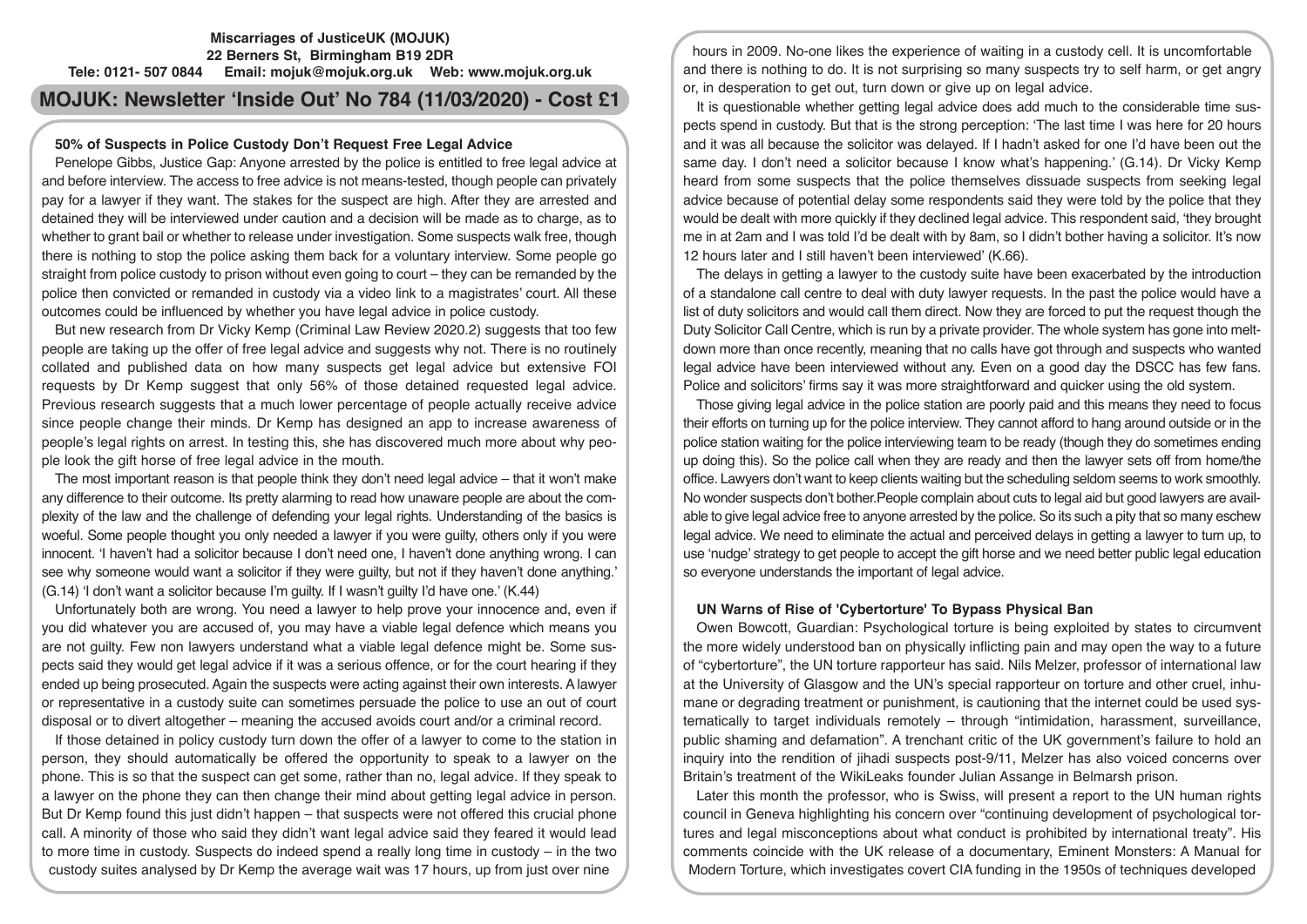by the Scottish-born psychiatrist Dr Ewen Cameron. The documentary, directed by the Bafta-winning film-maker Stephen Bennett, shows how patients were subjected to sensory deprivation, forced comas, LSD injections, and extreme physical and mental torture at a Canadian research establishment run by Cameron. Those techniques, the documentary claims, were forerunners of methods used on the so-called "hooded men" who were subjected to white noise, put in stress positions, threatened and deprived of sleep, food and water, and beaten after being arrested during internment in Northern Ireland in 1971. Similar techniques were later inflicted by US forces on jihadi suspects detained in Guantánamo Bay.

In a 2018 judgment after the hooded men case was reopened, the European court of human rights reaffirmed that abuse of the 14 men almost 50 years before amounted to inhumane and degrading treatment, but did not constitute torture. That distinction, Melzer argues, is wrong. "Judges think that physical torture is more serious than cruel, inhumane or degrading treatment," he told the Guardian. "Torture is simply the deliberate instrumentalisation of pain and suffering." Consequently psychological torture methods are often used "to circumvent the ban on torture because they don't leave any visible marks".

In his UN report, Melzer points out that many countries "deny, neglect, misinterpret or trivialise psychological torture as what could be euphemistically described as 'torture light', whereas 'real torture' is still predominantly understood to require the infliction of physical pain or suffering. "Some states have even adopted national definitions of torture excluding mental pain or suffering, or interpretations requiring that in order to constitute torture, mental pain or suffering must be caused by the threat or infliction of physical pain or suffering, threats of imminent death, or profound mental disruption."

Many countries have invested "significant resources towards developing methods of torture which can achieve purposes of coercion, intimidation, punishment, humiliation or discrimination without causing readily identifiable physical harm or traces", Melzer states. "Some of these approaches have resurfaced most prominently in connection with interrogational torture in the context of counter-terrorism, 'deterrence'-based detention of irregular migrants, alleged mass-internment for purposes of political 're-education', and the abuse of individual prisoners of conscience." An alarming development that Melzer contemplates is "cybertorture". States, corporate actors and organised criminals, he says, "not only have the capacity to conduct cyber-operations inflicting severe suffering on countless individuals, but may well decide to do so for any of the purposes of torture.

"Cybertechnology can also be used to inflict, or contribute to, severe mental suffering while avoiding the conduit of the physical body, most notably through intimidation, harassment, surveillance, public shaming and defamation, as well as appropriation, deletion or manipulation of information. Already harassment in comparatively limited environments can expose targeted individuals to extremely elevated and prolonged levels of anxiety, stress, social isolation and depression, and significantly increases the risk of suicide. Arguably, therefore, much more systematic, government-sponsored threats and harassment delivered through cybertechnologies not only entail a situation of effective powerlessness, but may well inflict levels of anxiety, stress, shame and guilt amounting to 'severe mental suffering' as required for a finding of torture." In his UN report Melzer pays tribute to Eminent Monsters for showing "the origins and devastating effects of contemporary psychological torture". Such experiments, he added, should be prevented in future. Of the UK government's decision last year not to hold a judicial inquiry into post-9/11 rendition, Melzer told the Guardian: "I'm very worried. The convention against torture requires it. That refusal sets an example that we don't really have to investigate and prosecute."

# **'Misconceived': ECtHR Chief Hits Back At Lord Sumption Over Rights**

[In a lecture delivered on the 20th of November, Lord Sumption, the United Kingdom Supreme Court judge, mounted a direct attack on the legitimacy of the European Court of Human Rights. The Strasbourg Court, he claimed, makes new law by continuously expanding the scope of the rights protected under the European Convention on Human Rights (ECHR).]

Now is a dangerous time to roll back judicial power, the vice president of the European Court of Human Rights has said in a public rebuff to Lord Sumption's high profile criticism of 'law's expanding empire'. Robert Spano, vice president of the Strasbourg court, inaugurated the Bonavero Institute's annual human rights lecture last week with a challenge to what he called the 'more-politics-less law' thesis set out in Lord Sumption's BBC Reith Lectures and book Trials of the State - Law and the Decline of Politics. Such a view 'seems to me an overly idealised view of politics' Spano said. Meanwhile, Sumption's description of judicial processes in human rights cases 'is to some extent misconceived'. Spano rebutted Lord Sumption's assertion that the Strasbourg court had 'invented rights' and 'interfered with national political processes in a manner which undermines democracy'. Sumption's criticism of the creeping scope of the Article 8 right to family and private life was itself a process of extrapolation, Spano said.

The Icelandic judge stressed that he was not equipped to comment on the UK political or legal system. But, with 'nationalism, tribalism, dislocation, fears of social change and the distrust of outsiders' on the rise, he asked: 'Is this really the time in European history to place our bet on more politics and less law? To entrust our destiny to the existence of good faith in the political process and argue in favour of limiting the review powers of independent and impartial judges?' 'With respect. Lord Sumption's more politics-less-law thesis manifests it seems to me an overly idealised view of politics, a view removed from the realities of every day hardships which, when they engender disputes, require resolution by independent and impartial courts, applying methods of principle,' he said. Overall, Lord Sumption underestimates the value of human rights law in legitimising public outcomes in a democracy,' he said. 'Together law and politics should seek to work hand in hand in creating stability and a humane society which respects rights and human dignity.' *Law Gazette:*

## **Police Breached Rights of Derry Man Stopped and Searched 150 Times**

*Irish News: Police* breached the rights of a Derry man repeatedly stopped and searched under anti-terrorism legislation, the Court of Appeal has ruled. Senior judges identified failures in recording the basis for the actions taken against Steven Ramsey. The former member of the 32 County Sovereignty Movement may now sue the Chief Constable for damages, his lawyer said. Mr Ramsey (41) went to court claiming his right to privacy was breached by powers used to detain him without justification by any suspected dissident republican associations. He has stated that he does not belong to any illegal organisation or political party and has no convictions for paramilitary activity.

His challenge centred on stop and search actions carried out under the Justice and Security (NI) Act 2007. According to Mr Ramsey's lawyers there were more than 150 incidents between 2009 and 2013. Notes from some of the searches indicated that he was stopped due to "suspected dissident republican links" or "as a result of confidential briefings". But proceedings issued against the Chief Constable and Secretary of State only focused on seven incidents after a code of practice was introduced in 2013. The applicant, from Derry's Creggan area, argued that the power to detain him contravened Article 8 of the European Convention on Human Rights.

In 2018 the High Court found that PSNI failures to record the grounds for searches under scrutiny were inconsistent with a code of practice. But a judge dismissed the challenge after deciding the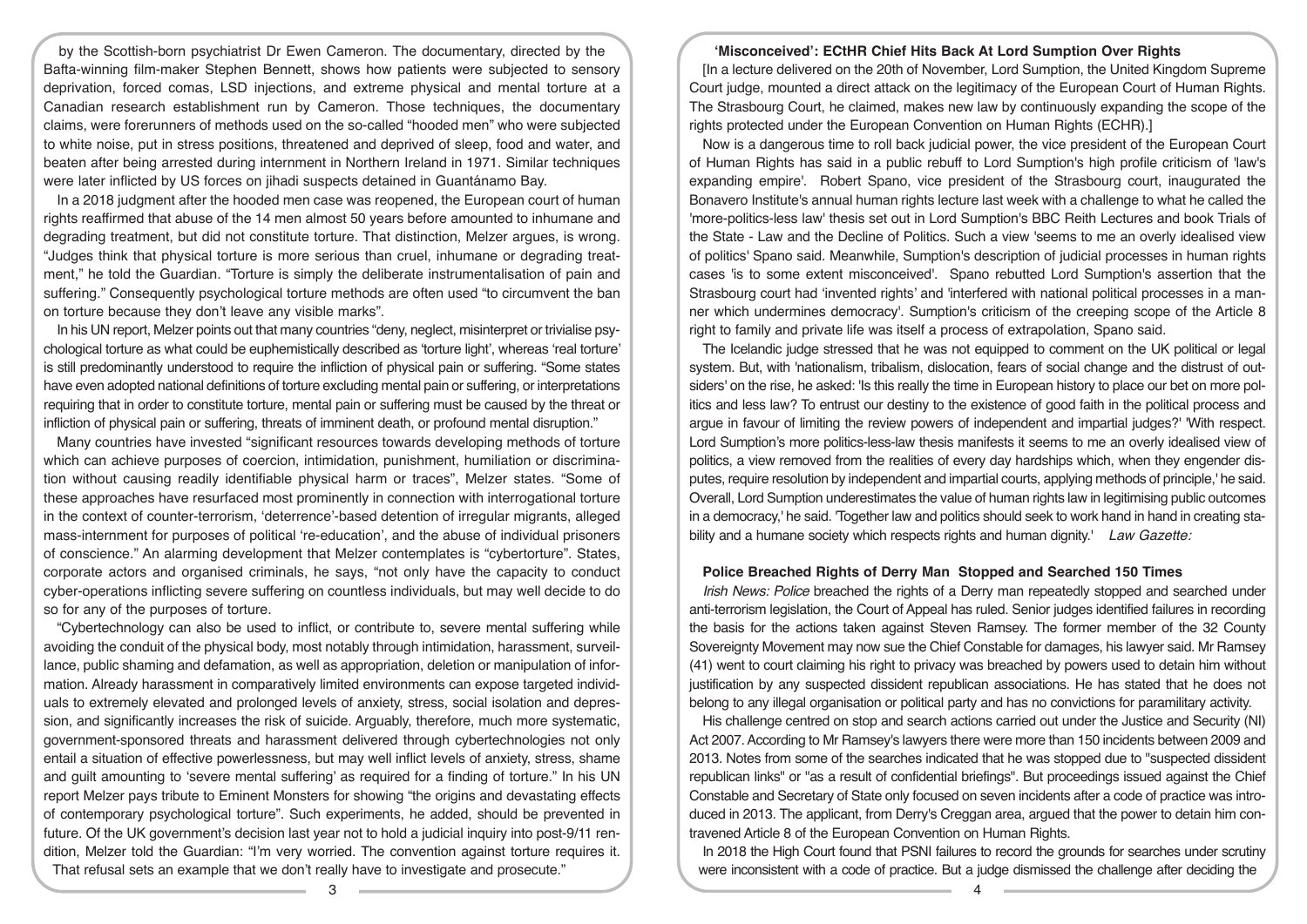evidence established there had been a basis for each incident. Appealing that ruling, counsel for Mr Ramsey insisted the stop and search authority is not subject to adequate legal protections and amounted to harassment. She submitted that it amounted to an arbitrary power used more than necessary.

The court heard that being categorised as a dissident republican, through not supporting the Good Friday Agreement, was not enough reason for the action taken against him. Concerns must relate to any suspected munitions or wireless apparatus, it was contended. Appeal judges concluded that the scheme as a whole contains sufficient safeguards to protect the individual against arbitrary interference.

Police are required, however, to identify the basis for exercising the power. There was a breach of Article 8 in the searches carried out on Mr Ramsey due to the failure to record the basis for the action at the time or shortly afterwards, the court confirmed. Following the ruling Mr Ramsey's solicitor, Fearghal Shiels of Madden & Finucane, said the recording requirement was regarded as critical for monitoring and supervision of the powers. "In Mr Ramsey's case, the PSNI effectively ceased subjecting him to stop and search once he brought these proceedings in the High Court and officers were required to submit sworn evidence to the court," Mr Shiels said. "His position in bringing these proceedings has been totally vindicated by today's decision, and he will now be advised in relation to an action for damages against the Chief Constable."

#### **Life Imprisonment: 'Whole-life Order'**

Where a life sentence prisoner receives a further sentence for offences committed having been released on life licence, they must serve the custodial part of any new sentence that is imposed by the courts. Where the offender is assessed to be a risk to the public, they will also be recalled to custody on their life sentence and will remain in prison for as long as the independent Parole Board considers their detention necessary for the protection of the public. The Board will take into account any further offending that was committed in their determination.

Where an offender receives a second murder conviction, Schedule 21 to the Criminal Justice Act 2003 provides for a starting point of a 'Whole-life Order'. That is the most severe punishment available to the courts and means the offender will never be released on licence. It is also open to the courts to impose a whole-life order in other circumstances if they decide that it is warranted by the seriousness of the offence.

The Government has brought forward measures to make sure that serious and dangerous offenders, including terrorists, will serve longer in prison to help keep the public safe. We intend to publish a White Paper on sentencing reform that will include further measures to ensure that the most serious violent and sexual offenders spend the time in prison that matches the severity of their crimes.

#### **Serco: Rewarding Failure?**

Alice Troy-Donovan, Justice Gap: Serco has been awarded a £200 million contract by the Home Office to manage two immigration removal centres despite years of abuse and fraudrelated scandals associated with the company. Bail for Immigration Detainees considers the pervasiveness of the profit motive in the operation of detention centres deeply troubling. Vast portions of the UK's immigration enforcement system have become big business, outsourced to unaccountable institutions that seek to drive down costs to the detriment of those subject to immigration control, and in particular our clients in immigration detention. The private firm Mitie secured its largest contract ever in 2017 from the Home Office, worth an eve-watering £525 million, for 'escorting' services (code for forcibly removing detainees to detention centres

and onto deportation flights). There is a lack of public scrutiny regarding how these contracts operate, as private companies are not open to Freedom of Information Requests and their contracts with government are subject to 'commercial confidentiality'.

Serco, which works for 20 governments worldwide but receives 40% of its business from contracts running UK public services, was awarded the contract after its fellow outsourcing company G4S announced in late 2019 that it would not be bidding; G4S has come under serious criticism from MPs and campaigning groups for its mismanagement of the two centres, Tinsley House and Brook House, after a 2017 Panorama documentary revealed a culture of abuse amongst staff there. The Home Office says the Serco contract 'includes ambitious plans to improve the two centres in Gatwick' and represents 'further steps to modernise the immigration detention estate'. However, Serco's existing track-record running Yarl's Wood, a detention centre located in Bedfordshire, has been rife with controversy: numerous allegations of sexual abuse by guards have been lodged by detainees over the past decade; a report by the charity Women for Refugee Women in 2014 found that 38 women interviewed had been seen by male guards while they were naked. The issue is not limited to contracts agreed with the UK government: Serco's running of Australia's offshore processing centre for migrants since 2009 has attracted numerous reports of staff brutality, including beatings, as well as instances of suicide and self-harm by detainees.

Allegations of abuse by Serco staff at Yarl's Wood culminated in a highly critical report by HM Inspectorate of Prisons in 2015. Concerns over the vulnerability of detainees persist and allegations of ill-treatment by detainees have not abated: in February 2018, over 100 migrant women detained at Yarl's Wood went on hunger strike in protest against their detention and treatment by staff. Serco denied that the strike was happening. Moreover, just this month, a Yarl's Wood detainee was cleared of charges of assault against Serco staff who were using force to put her on a chartered flight (it was later established that her removal directions had already been cancelled). During the court hearing witnesses described how the woman was thrown onto the ground 'like a bag of cement' during the incident, which involved 11 guards employed by Serco.

The company's management of other public services contracts has attracted controversy. Serco was fined £6.8 million for various failings in housing asylum-seekers (though the Home Office still decided to renew its contract for this work in June 2019); in 2013, Serco was investigated along with G4S by the Serious Fraud Office for over-billing the Ministry of Justice on its electronic tagging contracts. It was found that some of the tags they charged for did not exist – but the company got away without any convictions after agreeing to repay £68 million to the government. An additional financial penalty of £19.2 million was paid by Serco for fraud and false accounting. Outsourcing throws up additional barriers to ensuring accountability. It is the Home Office that is ultimately responsible as the detaining authority, but when mistreatment or abuse is alleged it becomes unclear whether it is the state or the sub-contractor that is responsible. A series of scandals, most notably BBC Panorama's revelations in 2017, raise the question of whether the Home Office has the capacity to effectively monitor the operation of these contracts.

A report by the United Nations working group on the use of private military and security companies examined the use of private security providers in places of deprivation of liberty, including immigration-related detention facilities. The report found that 'the profit motives of private security operators often override human rights considerations' and that outsourcing leads to situations 'in which human rights violations are likely to be committed with impunity against those deprived of their liberty, with little or no recourse to effective remedies for the victims'. However, none of this is to say that immigration detention presided over by a different body would be acceptable. There are specific problems with the outsourcing of incarceration but fundamentally all immigration detention must be ended.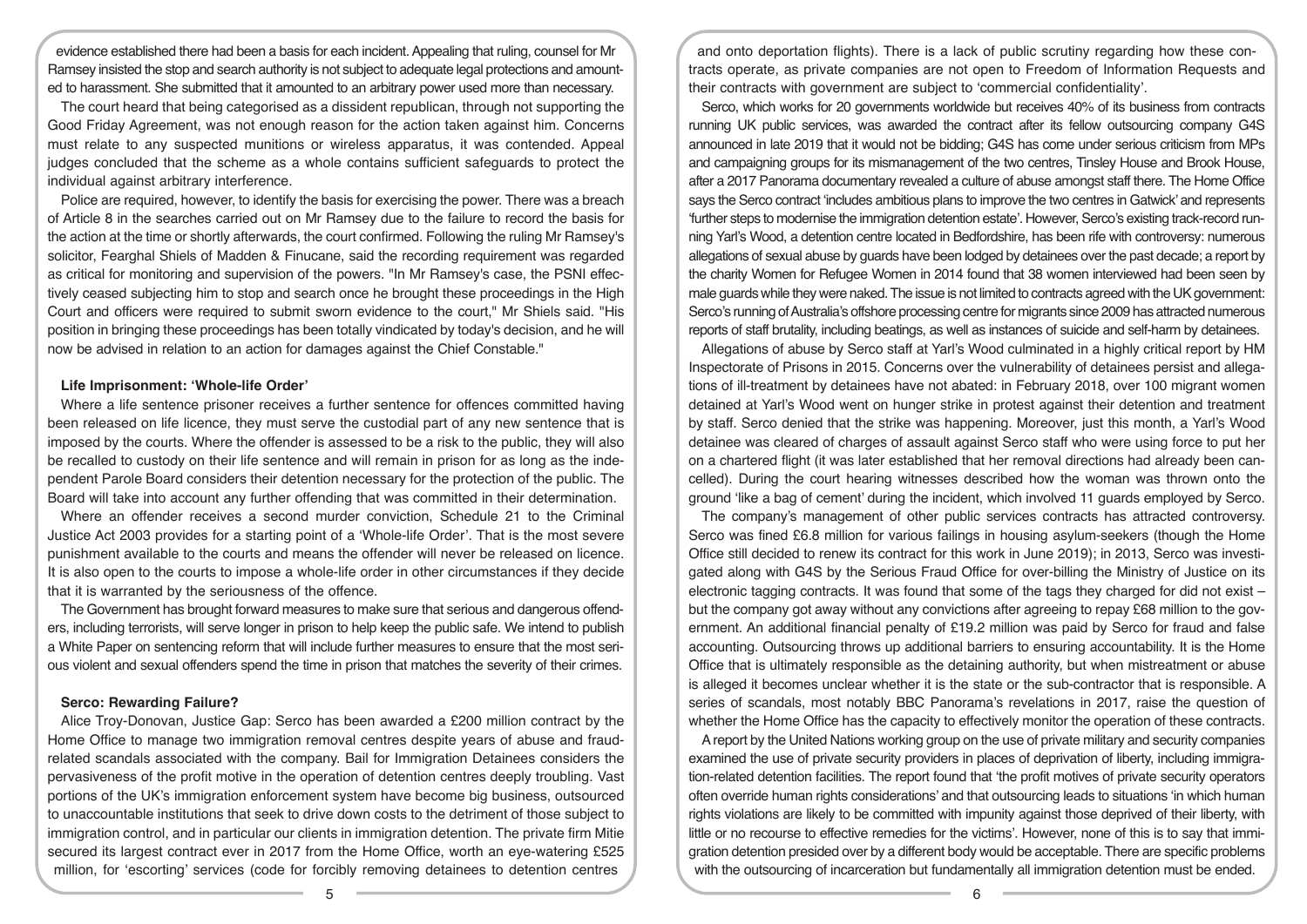## **Automatic Early Release of Terrorists Ends**

Ministry of Justice : The automatic early release of terrorist offenders has ended as emergency legislation to ensure the public is protected received Royal Assent. Terrorist offenders must serve at least two-thirds of their sentence behind bars before being considered by the Parole Board The urgent measures – introduced by Justice Secretary Robert Buckland QC MP, following the Streatham attack – received substantial support across Parliament, making sure the new law is on the statute book as quickly as possible. The move will mean terrorist offenders cannot be released before the end of their sentence without a risk assessment by the Parole Board. It will end the current automatic half-way release for terrorist offenders who receive standard determinate sentences, forcing them to spend a minimum of two-thirds of their term behind bars. It will apply to offenders sentenced for crimes such as training for terrorism, membership of a proscribed organisation, and the dissemination of terrorist publications. It will mean around 50 terrorist prisoners already serving sentences will see their automatic early release blocked.

Justice Secretary and Lord Chancellor Robert Buckland said: No terrorist should be released early only to kill and maim on our streets. Protecting the public is Government's first duty and our message is clear – enough is enough. Terrorist offenders will only be released before the end of their sentence if the independent Parole Board is satisfied they no longer pose a threat, and they will face the strictest possible conditions and monitoring upon release. In addition all terrorist offenders will be subject to robust safeguards upon release, which could include notification requirements, restrictions on travel and communications, and imposed curfews.

The new legislation follows a package of measures announced following the horrific attack at Fishmonger's Hall in November, which included: Tougher sentences for the most serious terrorist offenders, keeping terrorists locked up for longer and ending early release. Major overhaul of prisons and probation includes tougher monitoring conditions and doubling of counter-terrorism probation officers. Counter-Terrorism Police funding to be increased by £90 million for 2020 to 2021. Review of support for victims of terrorism, including immediate £500,000 to the Victims of Terrorism Unit. In addition, the Government is reviewing the current maximum penalties and sentencing framework for terrorist offences, on the underlying principle that terrorist offenders should no longer be released until the Parole Board is satisfied that they are no longer a risk to the public. [Ends]

*Note this legislation does not apply to Northern Ireland*, where there are a large number of people serving prison sentences for acts of 'Terrorism'. Viscount Younger of Leckie: Made a statement in Parliament on the 26th February 2020, he said: The threat from dissident republican terrorism continues to be Severe in Northern Ireland. This Government's first priority is to keep peoplesafe and secure right across the United Kingdom.Vigilance against this continuing threat is essential and we remain determined to ensure that terrorism never succeeds.[Ends]

Northern Ireland: Since 1968, there have been over 3,000 deaths attributed to 'Terrorism'. Many of these acts of 'Terrorism' were committed by members of the British Army, and the Police Service of Northern Ireland, often in collusion with each other. The Ulster Defence Army (UDA) and Ulster Defence Regiment (UDR), both Protestant supremacist organisations, are believed to have been the main perpetrators of these acts of 'Terrorism' and again well documented there was repeated collusion with the Police Service of Northern Ireland Acts of 'Terrorism' are a daily occurrence in Northern Ireland; people burned out of there homes, shots fired into homes, severe beatings and Kneecappings. Viable explosive devices placed outside homes and under police and army vehicles. Since the 'Good Friday' agreement, Since the 'Good Friday' agreement, which was supposed to have stopped there have been over 200, 'Terrorist' killings. Does anyone know why, this new legislation, does not apply to Northern Ireland?

#### **Bad Law: Consequences & Recommendations by Terry G.M. Smith**

As we enter a New Year of a New Decade of 2020, it is incumbent upon us to look back over the last decade and beyond to explore and examine the most prevailing and momentous flaws to emerge from the illustrious portals of the Houses of Parliament and, indeed, the Criminal Justice System. For instance, our aim is to identify, consider and drill-down into how these contentious laws and "doctrines" come into existence and what effect it has had upon the public weal.

There is little doubt that the Crown Prosecution Service has had more than its fair share of legal problems and headaches laid at its door. But it must be emphasised, most of these have been of their own making in their relentless push to maintain and sustain high conviction rates in the courts. But, by far, the most deplorable and disturbing examples over the last decade and beyond are the twin towers in the judicial and legislative world, the legal concepts of Joint Enterprise and the Indeterminate Sentence for Public Protection, otherwise known as IPP.

It is not fanciful to suggest that both Joint Enterprise and the sentencing policy of IPP have become an untreated boil on the face of the British criminal justice system and in order to lance and disinfect that boil we have-to travel back in time and consider another legal landmark decision in the 12th century, where on the 15 June 1215, rebel barons forced King John to meet them at Runnymede. The barons did not trust the king, so he was not allowed to leave Runnymede until his seal was attached to the legal document in front of him, famously known as the Magna Carta. We learn out of 63 Clauses given royal assent; one clause stands out as key to the legal concept of Joint Enterprise today. Inasmuch as Clause 39, states: "No free man shall be seized or imprisoned or stripped of his rights or possessions ... except by the lawful judgement of his equals or by the law of the land ". [emphasis added].

Fast forward to the present day, and we learn from the eminent jurist, Giovanni Di Stefano that the legal concept of Joint Enterprise has not been formally endorsed or validated by legislators at Parliament, where it is patently clear, laws and "doctrines" of this significance and calibre are compiled, checked and ratified. Di Stefano emphatically posits that Joint Enterprise is no more than a judge-made "doctrine" or "principle" that has been elevated to the status of binding precedent over the centuries and sadly, used to terrible effect on the populace, usually black and mixed-race youths.

In fact for the record history tells us that Joint Enterprise was initially designed and created by judges over 300 years ago in the 171h century to deter those from duelling over matters of pride and principle on the luscious green commons of England and elsewhere, as the so-called, well-to-do were losing their fathers, uncles and sons in droves. Something had to be done to stop this senseless slaughter of the blue-bloodied aristocracy. A rudimentary form of Joint Enterprise was rapidly introduced as there was no time to run it past the parliamentarians so that the authorities were able to arrest and prosecute the spectators to these events as well as the participants.

Perhaps the best-known case of Joint Enterprise was that of Derek Bentley where the "doctrine" was used to convict and hang Bentley for the shooting of a police officer in 1952. Bentley did not pull the trigger but was convicted on the disputed words: "Let him have it". The Court of Appeal in 1998 quashed the conviction of Derek Bentley, but it was 46, years too late to save his life. As Di Stefano proclaims: "The quashing of the Derek Bentley conviction in 1998 should have sent warning signals to the judiciary on the dangers of joint enterprise".

More recently, in 2010, under the Joint Enterprise "doctrine", 17 youths were convicted on various charges relating to the murder of 15-year-old Sofyen Belamouadden at Victoria Station in central London. You would think one of the counsels defending the 17 youths would have researched the "statutory criteria" of Joint Enterprise before the trial and raised objec-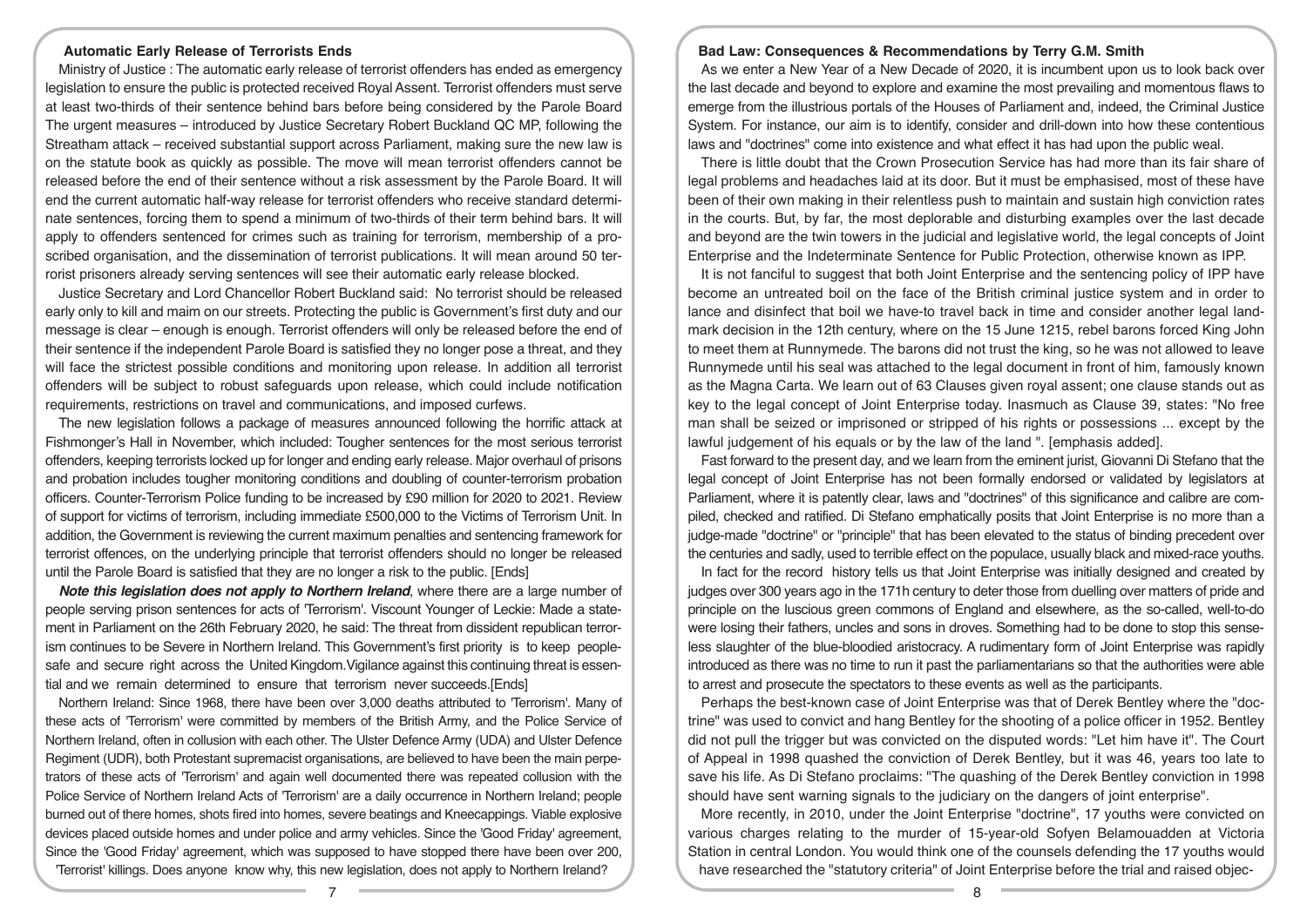tions as to the correctness of the law? But still, Joint Enterprise trundled on and on and convicted all those that stood in its way.

What is more, it is advanced, judges over time had developed the common sense doctrinal set of beliefs into what can only be described as feral law. This is plainly observed by Tom Bingham the former Lord Chief Justice in his book: "The Rule of Law" where he clearly · defines the role of the judiciary and law: "The judges may not develop the law to create new criminal offences or widening existing offences to make punishable conduct of the type hitherto not subject to punishment, for that would infringe the fundamental principle that a person should not be criminally punishable for an act which was not criminal when it was done".

It is often argued that the legal concept of Joint Enterprise took a "wrong turn" over 50 years ago where anyone with the "foresight" that a person may be about to commit a serious crime or murder were also guilty of the offence as they were in a position to prevent the offence. Hence they were, in legalese terms, de facto and de jure, guilty by association.

There is an even more shocking postscript to this legal exposition as despite there being many challenges to the legality of Joint Enterprise --- the most prominent being R ·-v- Jogee (2016) UKSC 8 and R -v- Ruddock (2016) UKPC 7. It is noted, there has been only one successful challenge and that was when leading counsel in R -v- Nicholas Van Hoogstraten (2002) convinced Lord Justice Rose that Joint Enterprise was not a law passed by Parliament and his sentence of manslaughter was quashed. Despite the successful Appeal by Van Hooqstraten being the bestkept secret in the legal world, the Joint Enterprise genie is now well and truly out of the legal bottle, and the law has a duty to resolve this grave matter once and for all.

In a similar vein to Joint Enterprise, the sentencing policy of IPP has come in for massive opprobrium and censure. Historically, we learn Imprisonment for Public Protection. was introduced by Labour Justice Minister David Blunkett, given royal assent in section 225 of the Criminal Justice Act 2003 and became law on the 4 April 2005.

Right from the outset, there were grave problems with the IPP sentencing policy in relation to the contemporary Sentencing Guidelines when it posed a pivotal question to the judiciary. The question was, would you --- the sentencing judge --- having regard to all the facts of the case, impose a life sentence on the index offence? If the answer is in the negative, then you must impose a determinate fixed sentence. As there is no point imposing a life sentence by a different name and formula as it fails the purpose of sentencing in section 142 of the Criminal Justice Act 2003. And more importantly, section 153(2) of the same Act, requires any sentence imposed to be the shortest, so why seek to by-pass a determinate fixed sentence with a much more longer and punitive IPP sentence?

Conversely, we learn the overall aim and purpose of the new legislation was to give the judiciary sufficient power and influence to lock-up serious and repeat offenders for an indefinite period, whose crimes did not merit a life sentence. Those sentenced to IPP, however, were set a minimum tariff which represented the punitive and deterrent part of the sentence. After IPP prisoners had served their minimum tariff, they could apply to the Parole Board for release. The central concern for the Parole Board is to protect the public from "serious harm" and providing the Parole Board are satisfied a prisoner is no longer a risk to the public, the chances of release are increased exponentially.

According to New Labour in 2003, they expected to imprison no more than about 800 IPP offenders. Unfortunately, though, the judiciary took to the new sentencing provisions with great gusto --- like a new toy --- and before they had time to take stock of the "serious harm" they were doing to both the Criminal Justice System and the community, the prison system had

swelled by over 8,000 IPP prisoners where the punitive nature and content of the sentence by far outweighed the rehabilitative promise it was supposed to ensure.

With the benefit of hindsight, we learn the legislation of IPP was seriously misconceived; in the sense, the penal and rehabilitative infrastructure required to make the legislation work was severely under-resourced and left wanting. Whereby offenders were unable to enrol upon the appropriate Offender Behaviour Courses as there were not enough places on the courses to cater for the massive influx of prisoners. As a direct consequence, these dictated offenders were unable to complete their Sentence Plan as set by the Offender Management Unit (OMU), Probation and Psychology departments.

Can you imagine the inherent hopelessness and helplessness that occurred amongst the IPP demographic who had a maximum tariff of 999-months or 83.25 years? Can you imagine those IPP offenders with chronic mental health problems, ADHD, Asperger's Syndrome, Trigeminal Neuralgia and sometimes a combination of those who wanted to numb the manifold uncertainties of the sentence with powerful psycho-active drugs? Can you imagine those who were illiterate and were the focus of intense bullying and violence on a daily basis? Small wonder, 124 IPP prisoners died in prison. Many as a direct result of "self-harm" and suicide and some by natural causes. The latest official figures state between 2017-2018 alone, the Prison and Probation Ombudsman investigated 54 self-inflicted deaths of prisoners serving IPP sentences.

Sham on the New Labour Government of 2003 for introducing such an unfair, demoralising and death-inducing prison sentence. Sham on the legislators who enacted the IPP provisions; the parliamentarians who voted through the Bill and, of course, the judiciary who implemented the legislation in such high numbers. They say the best way to gauge and assess a democracy is to look at how the State treats their minority groups, such as asylum seekers, immigrants and indeed the prisoners in custody. Although it does not qualify as a democracy, look at how China are treating those of the Muslim faith in their country? It is ironic how the controversial sentence of IPP was inaugurated to prevent "serious harm" to the public, but in return, it has been responsible for the death of scores and scores of prisoners who were not convicted for taking the life of one member of the public. How can that be right?

One remarkable man, however, Kenneth Clark MP QC, had enough of the IPP imbroglio and argued vehemently for its abolition. In personal correspondence to the author dated 8 January 2019, he said: "I was Secretary of State for Justice in 2012, and I was responsible for the abolition of the Indeterminate Sentence for Public Protection, which I always thought was g disgraceful introduction into criminal law. Unfortunately, I was not able to persuade the Cabinet that we should change the situation of those already serving such sentences, whose ultimate release depends on the decision of the Parole Board". 10 [Emphasis added]

In an act of desperation and dismay, further carefully considered legal challenges by IPP prisoners were made to overturn the now abolished /PP sentence, especially for those who were still serving the contentious sentence. Insofar as on 16 March 2016, in a landmark ruling by Lord Chief Justice Thomas, Mr Justice Openshaw and William Davis in R -v Roberts and others [2016] EWCA Crim 71, the judiciary made it perfectly understandable what they thought about the IPP sentencing regime. Whereby the Court of Appeal refused leave to appeal out of time to 13 prisoners serving /PP sentences. At this time, the court heard that there were still over 4,000 /PP prisoners in custody which represented about 5% of the prison population.

We are told, "The applicants sought an extension of time to challenge the correctness of the sentences imposed upon them. They argued because of the position in which they find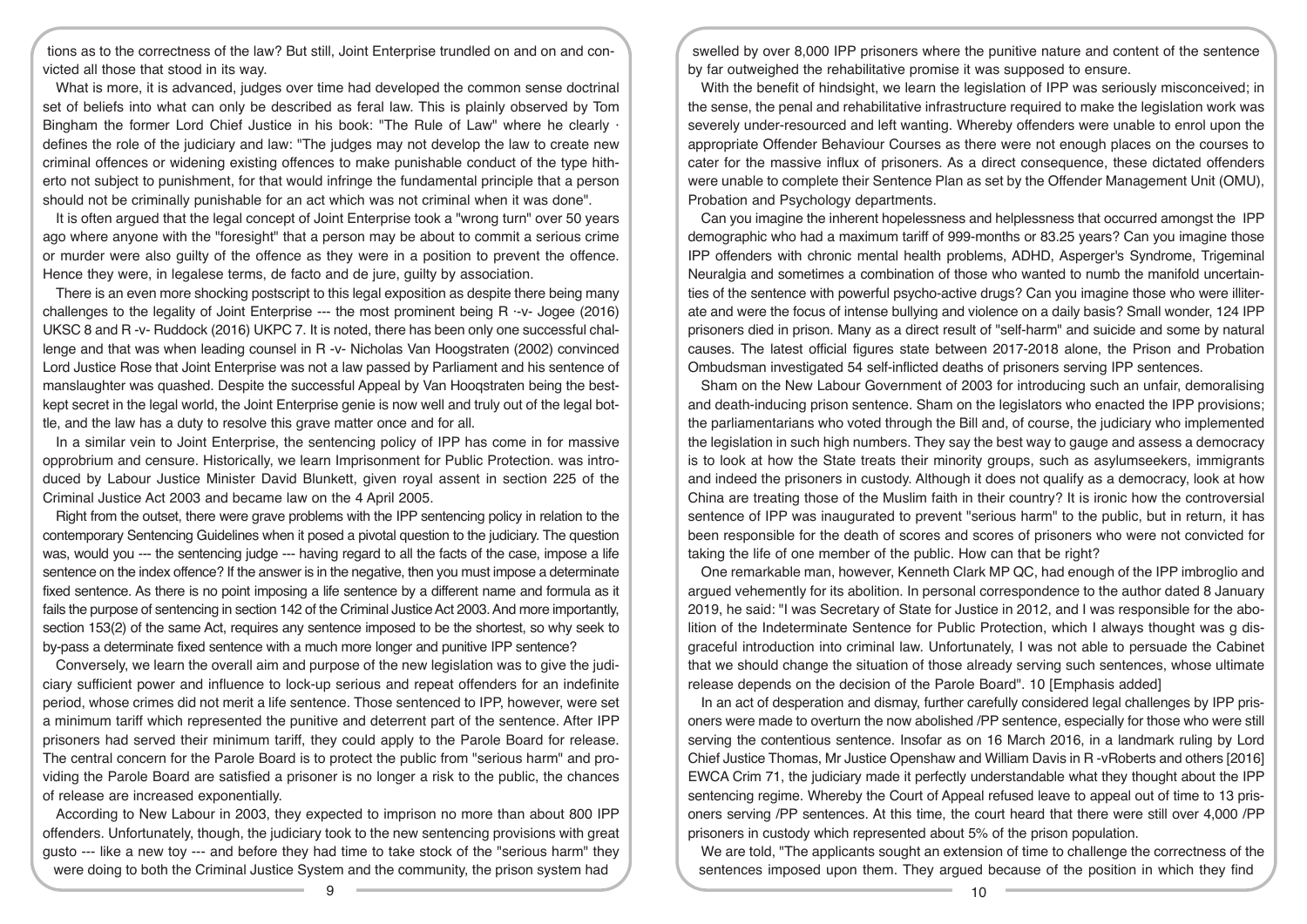themselves, they [the court] should look again at the sentence, even if at the time no-one would have thought they were wrong in principle and manifestly excessive".

We learn the applicants advanced three compelling arguments: Firstly, "Whatever may have been the position at the time of the sentences of /PP were passed, the court now had the power to pass sentences that in the light of the intervening years, now would be the proper sentence." The court dismissed this argument by saying that despite the passage of time; it was not prepared to re-sentence the IPP prisoners "because of what happened in the penal system." Secondly, "The applicants argued that the court should examine with particular care where proper reasons were not given and where young offenders were sentenced." The court dismissed this argument also by saying: " ... it was satisfied that each of the sentences was passed in accordance with the statutory criteria" [Emphasis added]. Lastly, "The applicants argued a time had been reached when the length of imprisonment was now so excessive and disproportionate compared to the offence that it amounted to inhumane treatment under Article 3 or arbitrary detention under Article 5 of the European Court of Human Rights because the detention no longer had any meaningful link to the offence" [Emphasis added].

Similarly, this was also given short shrift and dismissed by the court on the basis: " that there was nothing to suggest than an IPP sentence or IPP itself is a violation of Articles 3 and 5". The Lord Chief Justice added; "if there was a "remedy" for such cases it was not a matter of the courts, but for Parliament". There we have it a Grade-A knockback.

Reading between the lines, the leading judges at the purported justice factory in the Strand were, in fact, saying and not without due cause either if you want justice and fairness in this matter go back to the parliamentarians whence it came and ask them to sort it out.

And so it was, in the Summer of 2016, 200 or more protesters families, friends and loved ones of those in prison up and down the country marched on Parliament to lobby their MPs about the lamentable injustice of IPP sentences. Bearing banners and T-shirts proclaiming: "IPPs; The Forgotten Prisoners" and "Major Time for Petty Crime; Free my IPP 2007-2016" they were led into the lobby of the Houses of Parliament to see their MPs eight at a time. While they waited inside and outside Parliament, the protesters swopped tales of woe about the nightmare IPP experience. One partner said: "My man was the third in the country to get IPP and 13-years on he is still in prison". Another added: "I am worried about my partner's mental state; he needs to have some idea when he will get out; it's like mental torture." One female protester exclaimed: "My man was told he had to do certain courses then they moved him to a prison that didn't do them". Finally, another stated: "People don't realise, even when they get out, it's a life sentence".

Perhaps the most poignant case in the IPP archive belongs to that of James Ward (33) who was arrested for having a row with his father (ABH) and setting fire to a mattress (arson) in 2006 and sentenced to a minimum IPP tariff of ten-months and; lo and behold, by October 2017 he was ten-years over tariff. In 2016 James found enough resolve to write to the BBC Radio 4's "Today" programme and said: "Prison is not fit to accommodate people like me with mental problems. It's made me worse. How can I change in a place like this? I wake up every morning scared of what the day may hold."

James was fortunate, however, as due to the tenacity of his sister April Ward, she could see if she did not help him raise his public profile and the circumstances of his plight, she might never see her beloved brother again. April's principal argument for release was that James wasn't a risk to the public, he was only a risk to himself, and he could, therefore, receive the appropriate mental health care and treatment in the community. In any event, a sister's

love for her brother was. played out in the media and James was duly released."

One of the salient enigmas of the IPP sentencing policy was that it imprisoned offenders continually not for what they did, but for what they might do. And once the offender is in prison, they have to prove to the nth degree that they are worthy of release and no longer a risk to the public. Evidence of achieving the almost unreachable targets of the Offender Behaviour Courses can be seen in 2017 when there were still 3,353 people in prison serving IPP. "552 of whom despite being given a tariff of fewer than two years, more than half of these (278 prisoners) have served eight-years or more beyond their original tariff'.

Mark Day of the Prison Reform Trust reiterated these traumatic concerns and anxieties over the plight of IPP prisoners when he said: "The IPP continues to cast a long shadow over our justice system years after its abolition ... without legislative action, there will still be 2,000 people caught in indefinite detention by 2020".

In January 2019, the author wrote to the Right, Hon. David Blunkett, the brainchild of the IPP sentences who replied: "I have been campaigning very hard with fellow parliamentarians and with campaign groups on behalf of individuals and families affected, to try and sort out the aftermath of the implementation of the Indeterminate Sentence. The original legislation was intended to ensure that people who had committed heinous crimes would not be released until cleared by the Parole Board but with one significant proviso."

It was the proviso, the author believes, that was the underlying cause of the severe problems that plagued the legal concept of IPP. For Lord Blunkett wanted to design and implement an indeterminate sentencing policy that would circumvent the customary fixed-term sentences for extremely dangerous offenders and " ... give the individual the opportunity and the right to demonstrate that they were no longer a risk". The plan was to introduce Offender Behaviour Courses and therapies where prisoners could demonstrate they were no longer a risk to the public before being released by the Parole Board.

Lord Blunkett concedes that: "Two things went wrong". Firstly, judges started to impose IPP sentences on those offenders who would otherwise receive "a relatively short term penalty". "Secondly, that when released on Parole, minor offences would result in the courts sending the individual back to prison, where they have to start all over again in terms of demonstrating their fitness for release". Lord Blunkett accepts the first was his error as he had no control over how the judges would interpret and implement the sentencing policy, but the second point was absolutely nothing to do with him.

Paradoxically, it appears Lord Blunkett wanted to somehow replace the traditional test for release by being released in the community with an unworkable test for release in closed conditions which were both impractical and irrational. As unquestionably, the only test for release must be in the community; otherwise, the test is not a test at all and will produce false data. All in all, it is abundantly clear the legal concept of IPP had not been thought through sufficiently or adequately by legislators, and it was both the prisoners and their families who had to pay for this ginormous legislative gaffe.

Lord Blunkett for the last decade states he has been trying to resolve what has clearly been "a blot on our justice system". To his credit though, Lord Blunkett exclaimed: "I am deeply sorry that this has happened, and have said so on a number of occasions. I hope with a bit of common sense we might be able to resolve this matter to the satisfaction of those affected and campaigning, and the reassurance of the public".

The reassuring sentiments and endeavours of Lord Blunkett to earnestly try and resolve the IPP conundrum in January 2019 were shot down in flames five months later when another new Justice Minister Robert Buckland QC told MPs: " ... he could not give a timescale for the release of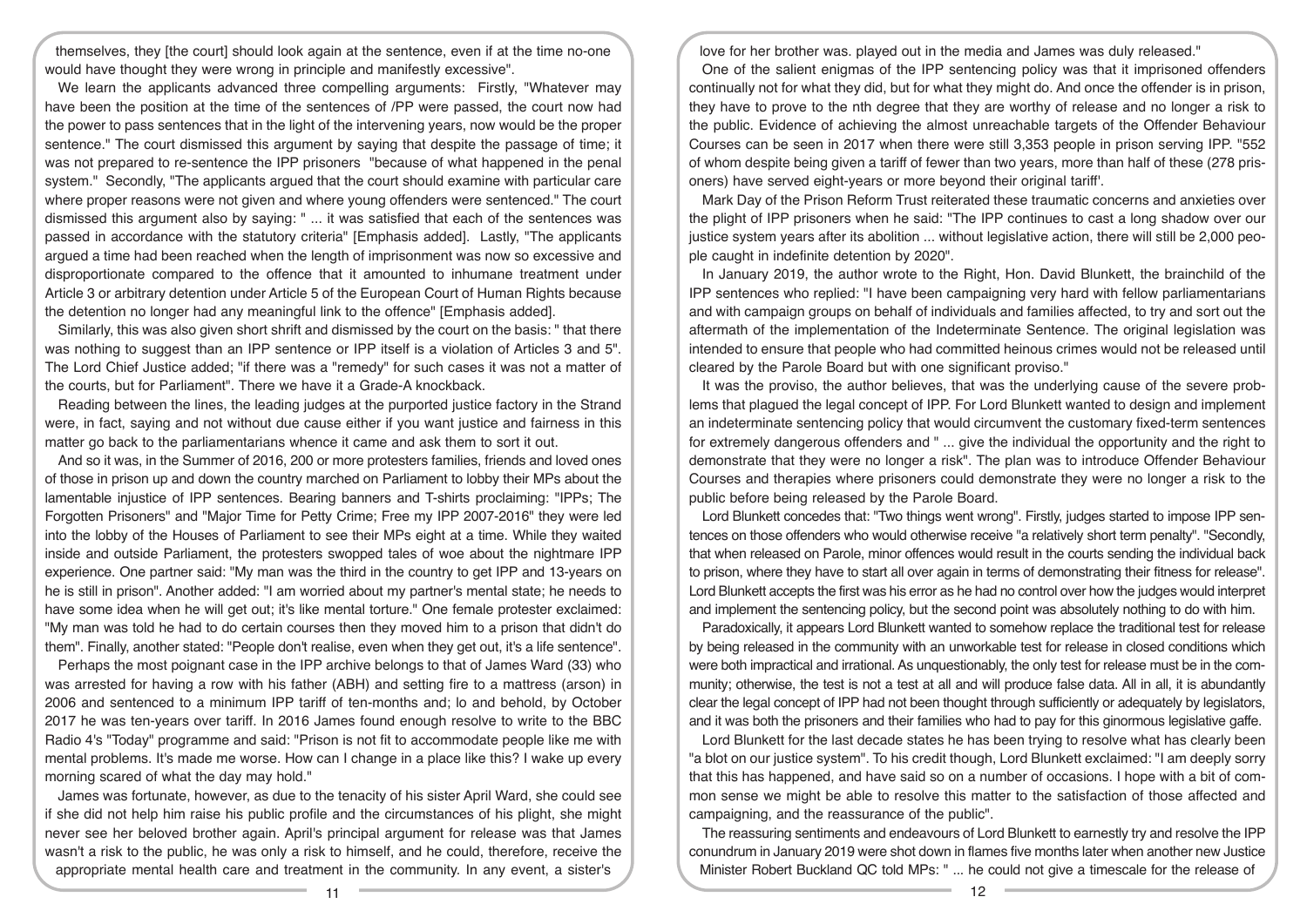the remaining 2,400 prisoners serving sentences of IPP because not all would be released." Not only was this counter to the progressive endeavours of Lord Blunkett, but Mr Buckland added at the tougher end of the IPP spectrum "there will be a cohort of IPP prisoners who may never be released because of the seriousness of the offences and indeed the risk that they still pose."

Bizarrely, we learn the sentencing policy of IPP prisoners has gone from being inappropriate and disproportionate at one end of the sentencing spectrum to one of a "natural life sentence" at the other end of the spectrum for not breaching the most severe offences? This open-ended and politically sensitive sentencing policy is precisely what makes IPP one of the most egregious miscarriages of justice in modern British criminal justice history, insofar as the goalposts are interchangeable with each and every new Justice Minister who takes up the position.

Alternatively, in the fall of 2019, the eminent criminologists Doctor Harry Annison and Senior Researcher Christine Straub produced a groundbreaking report entitled: "A Helping Hand" in collaboration with the Prison Reform Trust which "would examine in detail the specific issues faced by families of IPP and what relevant organizations can do to address them."· The main findings in the report were that: Firstly, "The indeterminate IPP sentence has been rightly described as one of the "least carefully planned and implemented pieces of legislation in the history of British sentencing," with its long-term, damaging effects now widely accepted." Secondly, "an HMPPS "IPP Action Group" has been seeking to improve rates of release and progression by people serving IPP and the release rates have indeed increased. However, our findings suggest that, to date, the pain and barriers faced by families of people serving IPP have not been sufficiently addressed."18 [emphasis added].

Arguably, one of the most significant barriers to release for the IPP prisoner is the supervisory and management role of the Probation Service who have jettisoned their motto of "to assist and befriend" of yesteryear for the more restrictive role of policing their charges before consideration for release and recalling them by the hundreds. For instance, 400 IPP prisoners were released from June 2018 to 2019, but amazingly 600 were recalled in the same period.

Taken altogether, both the legal concepts of Joint Enterprise and IPP have their political, structural and administrative problems. More specifically, we learn IPP has the parliamentary stamp of "statutory criteria", whereas Joint Enterprise does not. Therefore, because Joint Enterprise was predicated on a set of beliefs over 300 years ago and has been allowed to calcify and flourish in British law courts over the subsequent centuries. It is respectfully argued, the legal doctrine Joint Enterprise should be removed from all judicial proceedings forthwith, save, of course, for those \_serving the sentence who should have their sentences automatically reviewed and quashed by the Court of Appeal. Regarding the legal monstrosity known as IPP, it should be abolished retrospectively as per the wishes of the Father of the House, Kenneth Clarke QC MP and/or the IPP prisoners should have their sentences commuted to the fixed term penalties considered by the sentencing judge at the time. For it is unreasonable, unfair and irrational to keep a person in prison for what they may do rather than what they have done.

# **HMYOI Aylesbury - All Tests Outcomes Not Sufficiently Good**

In April 2017, safety was assessed as poor while other healthy prison assessments were not sufficiently good. In 2019, safety had risen one grade and in all the tests outcomes were now not sufficiently good. However, Mr Clarke added, "it would be quite wrong to infer that there had been no progress made in the time since the last inspection. What we found was that there had been some distinct movement and indeed some improvements within the gradings."

The overall rate of violence had increased, but the seriousness of most of it had declined, possibly a consequence of introducing some 'freeflow' (allowing prisoners to move about and potentially mix in parts of the prison). "This has made it easier for prisoners to gain access to one another and fight, but at the same time more likely to be in the sight of officers who are able to intervene and de-escalate situations before they become very serious." Inspectors have seen this phenomenon elsewhere.

The daily regime had been inadequate at Aylesbury for many years, and it remained the case that, for much of the week, there was no evening association, time out of cell was poor and often unpredictable and there was no opportunity at all for prisoners to eat together. Mr Clarke commented: "For these very basic socialisation processes to be absent or poor in a prison holding young adults was clearly unacceptable and needed to be addressed. The fact that the population had halved while staff levels had remained the same should have enabled more positive changes to have been made."

HM Inspectorate of Prisons has frequently reported that the nationally mandated process for assessing the risks presented by, and the needs of, prisoners (OASys) is "showing worrying signs of systemic failure, in some places verging on collapse." At Aylesbury in 2017, inspectors made a main recommendation that concerted action should be taken to reduce the OASys backlog but, Mr Clarke said, in 2019 "inexplicably, considering the risks presented by the population at Aylesbury, this had not been acted upon. We found that over a quarter of the prisoners did not have an OASys at all, and too few of the remainder had received proper or timely reviews."

Overall, Mr Clarke said: "It was clear that Aylesbury was an institution in transition. It was reassuring that in this instance I was able to see some positive impact from the prison being in 'special measures'. The halving of the roll, closure of wings pending refurbishment and attempts to relax the regime had had a positive impact. It was easy for me to see a real sense of ownership and teamwork in support of the measures that were being taken to improve performance. However, I was concerned by suggestions that there might be plans to return the roll to its previous number of around 400, but without increasing staff numbers. If this were to happen – and I hope it does not, at least in the short term – I would be very worried about the potential impact on the treatment of and conditions experienced by the prisoners. There were some positive signs of progress at Aylesbury, an establishment that has experienced some very challenging times. It would be a pity if that progress were to be put in jeopardy."

# **HMP/YOI Norwich - Prison Has Deteriorated Significantly Since 2016**

A complex multi-functional prison serving East Anglia, was found to have deteriorated over three years in HM Inspectorate of Prison's healthy prison tests. In 2016, the prison was assessed as reasonably good for safety, respect, purposeful activity and rehabilitation and release planning. In an inspection in October and November 2019 all four grades had slipped to not sufficiently good. The prison, holding just under 700 male prisoners, comprises a local reception site, a training facility and an open resettlement facility. Peter Clarke, HM Chief Inspector of Prisons, said while the complexity of the prison brought "not insignificant management challenges, the combination of facilities ought, if managed effectively, to offer real opportunities to help prisoners progress through their sentence to the point of resettlement into the local community." "Our findings suggested that the prison still had some way to go before such a vision could be fully realised. They had faced considerable difficulties and that the prison had deteriorated significantly. They were also keen to tell us that the deterioration had been reduced with some recent improvement over the last year."

Levels of recorded violence at Norwich had increased and were relatively high, although there were comparably fewer serious incidents (around 5% of assaults). About a fifth of prisoners